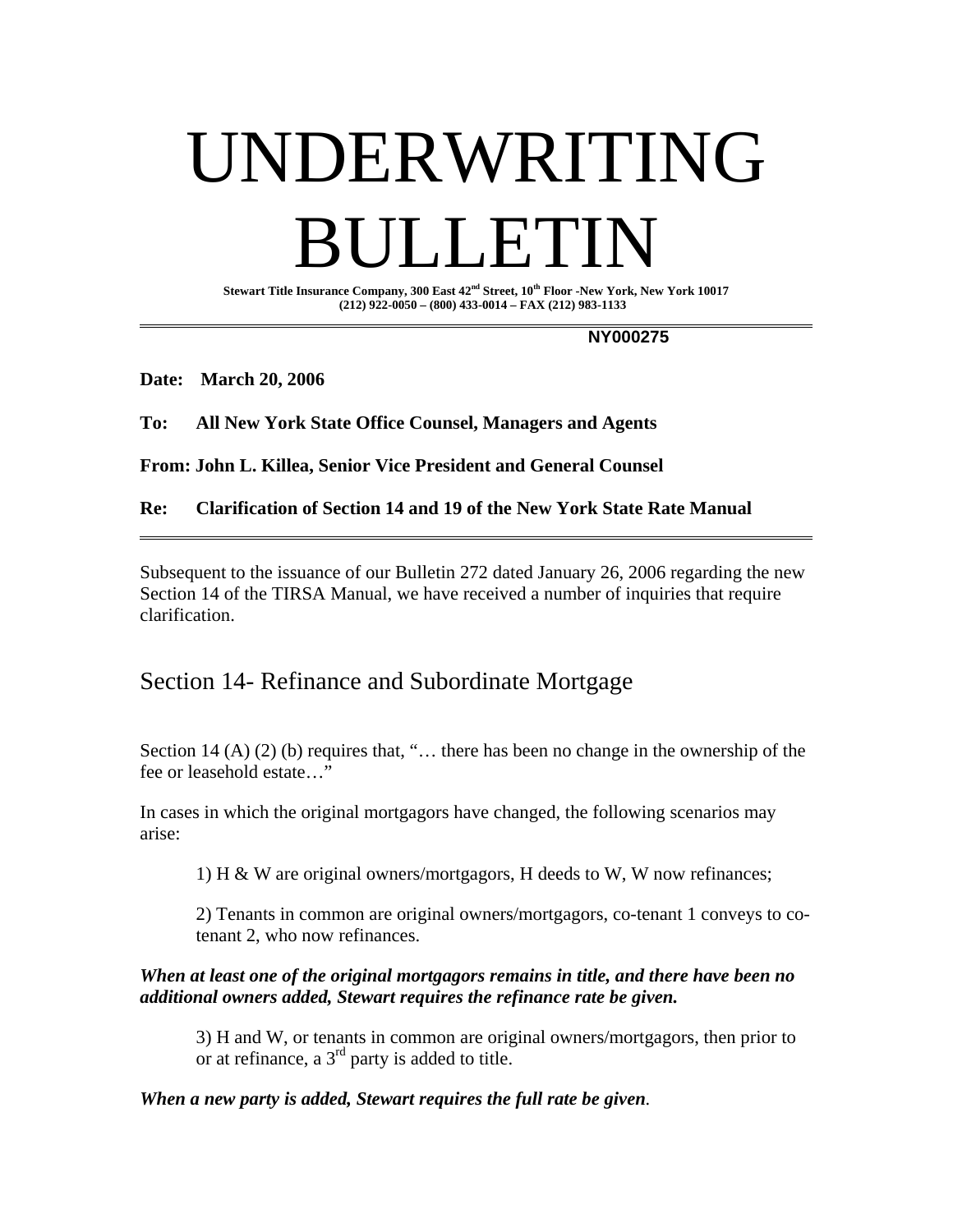Section 14 (A) (2) (c) requires that, "the New Mortgage describes the same property..."

The following scenarios may arise in connection with this requirement:

The owner has taken the following action with respect to the parcel acquired:

1) deeded part of the original parcel;

2) subdivided part of the original parcel;

3) lost part of the original parcel due to condemnation or litigation.

#### *Where the parcel that is the subject of the refinance is a part of the original parcel, Stewart requires the refinance rate be given.*

*However, when the parcel that is the subject of the refinance includes additional property than the original parcel, Stewart requires that the full rate be given.* 

### Section 19- Simultaneous Issue of Two or More Loan Policies

Section 19 of the TIRSA Manual requires that amount of the mortgages be added together and the rate given on the combined amount. We have received a number of inquiries regarding the application of this section.

In order to compute the rate for each individual mortgage, first find out what percentage each mortgage is of the total combined amount of the mortgages. Then apply this percentage to the combined rate, for example:

| $1st$ mortgage | \$500,000.00 |
|----------------|--------------|
| $2nd$ mortgage | \$250,000.00 |

Combined rate based on \$750,000 (Zone 2) is \$2,938.00 (full rate used for example).

Mortgage 1 is 66% of the total amount of mortgages calculated as follows:

500,000 divided by  $750,000 = .66$ 

Therefore the rate for mortgage 1 is \$1,937.00 (\$2,938.00 x .66)

Mortgage 2 is 34% of the total amount of mortgages calculated as follows:

250,000 divided by  $750,000 = .34$  (rounded up)

Therefore the rate for mortgage 2 is \$999.00 (\$2,938.00 x .34)